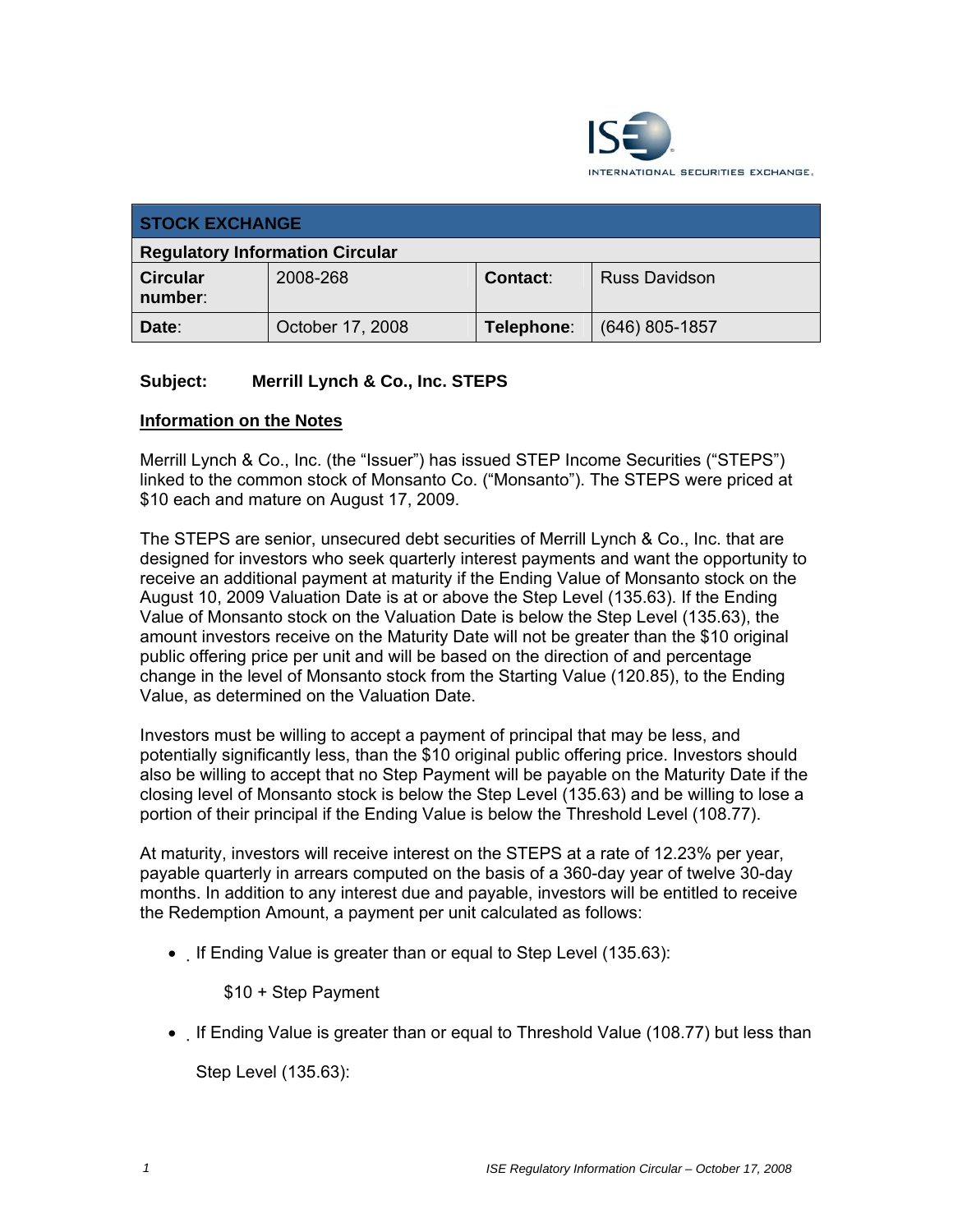\$10

• If Ending Value is less than Threshold Value (108.77):

\$10 + [\$10 × ((Ending Value – Threshold Value)/Starting Value) X 100%]

Since all payments which may be due to holders of STEPS are the sole responsibility of the Issuer, it is the credit of Merrill Lynch & Co., Inc. which stands behind the STEPS.

It is expected that the market value of the STEPS will depend substantially on the value of Monsanto and may be affected by a number of other interrelated factors including, among other things: the general level of interest rates, the volatility of Monsanto stock, the time remaining to maturity, the dividend yield of Monsanto stock, and the credit ratings of the Issuer.

Investors should note that Monsanto is not involved in the subject offering and has no obligation with respect to these securities whatsoever, including any obligations with respect to the principal amount to be paid at maturity, or to take the needs of the Issuer or holders of STEPS into consideration. Any dividends or distributions to the underlying common stock will not be paid to holders of STEPS.

The Trustee for the securities is The Bank of New York.

Trading in the shares on ISE is on a UTP basis and is subject to ISE equity trading rules. The shares will trade from 9:00 a.m. until 4:00 p.m. Eastern Time. Equity Electronic Access Members ("Equity EAMs") trading the shares during the Pre-Market Session are exposed to the risk of the lack of the calculation or dissemination of underlying index value or intraday indicative value ("IIV"). For certain derivative securities products, an updated underlying index value or IIV may not be calculated or publicly disseminated in the Pre-Market hours. Since the underlying index value and IIV are not calculated or widely disseminated during Pre-Market hours, an investor who is unable to calculate implied values for certain derivative securities products during Pre-Market hours may be at a disadvantage to market professionals.

Equity EAMs also should review NASD Notice to Members 03-71 for guidance on trading these products. The Notice reminds members of their obligations to: (1) conduct adequate due diligence to understand the features of the product; (2) perform a reasonable-basis suitability analysis; (3) perform customer-specific suitability analysis in connection with any recommended transactions; (4) provide a balanced disclosure of both the risks and rewards associated with the particular product, especially when selling to retail investors; (5) implement appropriate internal controls; and (6) train registered persons regarding the features, risk and suitability of these products.

**This Regulatory Information Circular is not a statutory Prospectus. Equity EAMs should consult the Trust's Registration Statement, SAI, Prospectus and the Fund's website for relevant information.**